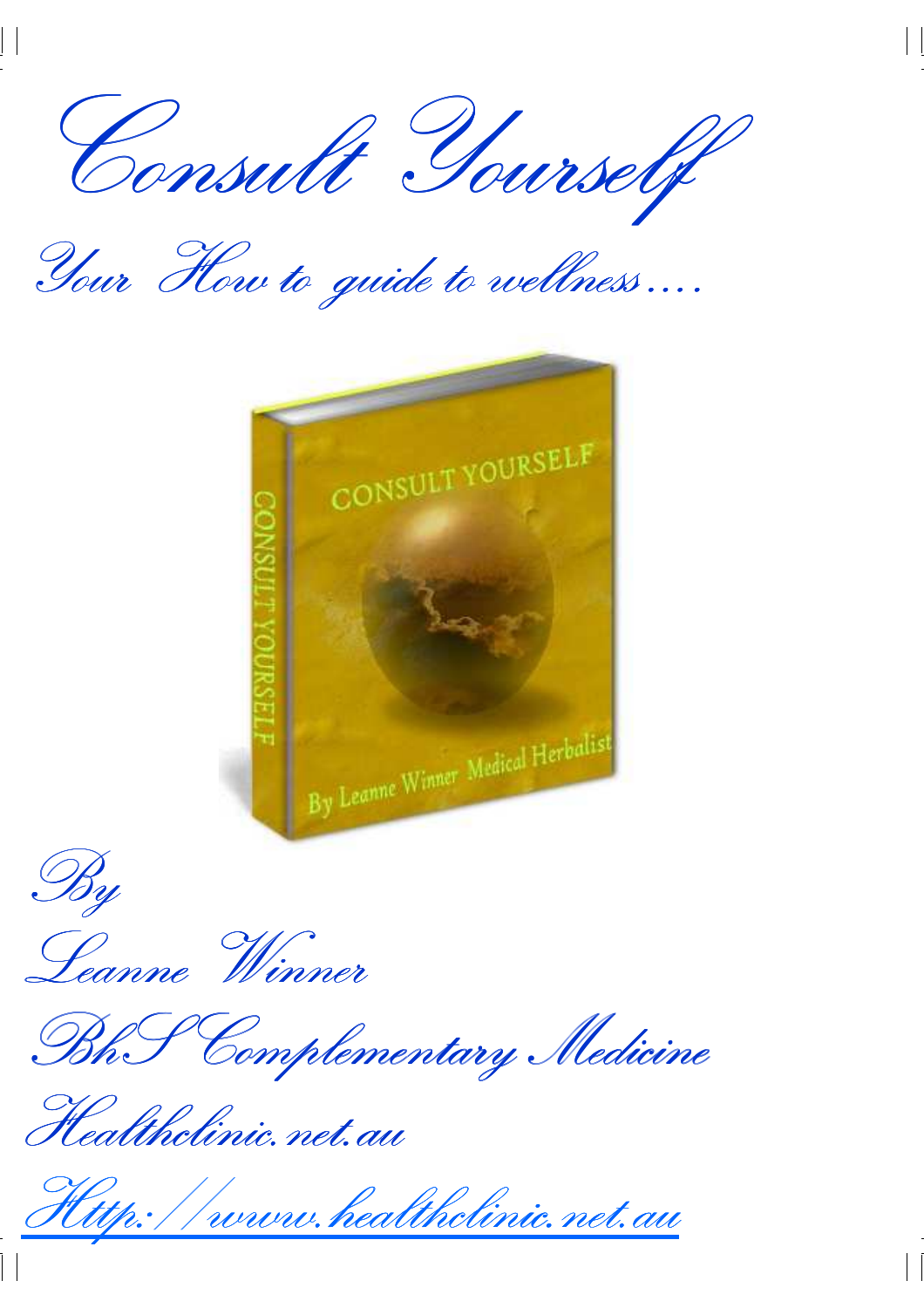# **Table of Contents**

Forward

Introduction to Natural health

#### **Part 1. NUTRITION**

- Chapter 1 Food
- Chapter 2 Weighing In
- Chapter 3 Diets & Menu Planning
- Chapter 4 Kitchen Herbs / Herb Drug interactions
- Chapter 5 Kitchen Remedies

#### **Part 2 .BODY CARE**

- Chapter 6 Bend & Stretch
- Chapter 7 Posture & Backcare

Chapter 8 Backcare and whole body wellness reflexology & Pain referral charts

Chapter 9 Skin Care & specific skin conditions

 Chapter 10 Aromatherapy– How to use Aroma Oils and how to blend for emotional wellbeing

#### **Part 3 .EMOTIONAL / MENTAL CHEMISTRY**

Chapter 11 Managing your Mind & Body

# **Part 4 Environmental impact on health**

- Chapter 12 Hidden Xenoestrogens in our environment
- Chapter 13 The Air We Breath Non Smoking
- Chapter 14 Electricity Zaps
- Chapter 15 The big Drink
- **Product Suppliers**
- Bibliography.

E Book store Copyright 1996 Reviewed and reprinted 2006 RRP \$29.95 This is not free e book.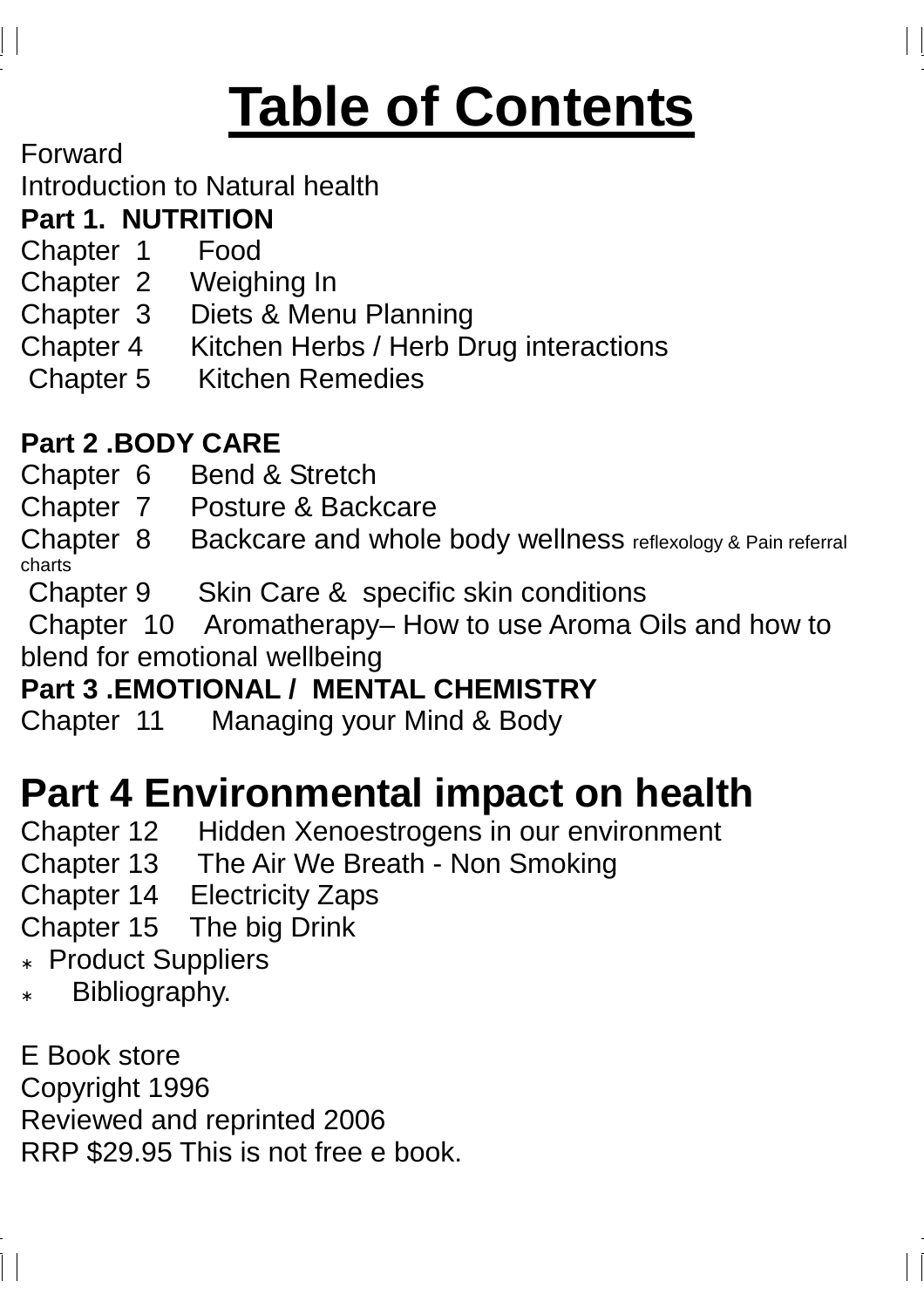## Introduction To Natural Health **Practices**

Natural health practices incorporate anything that can be done to keep you feeling well. The basic requirements for a healthy body function is dependant on the 7 **fundamentals of health. as set forth by**  Hippocrates who is known as "the

father of medicine". The philosophy of natural healing methods is that the body is able to heal itself when given the correct conditions to do so .

**The "conditions" are clean air & water ,exercise, sunlight, rest, herbs ,correct diet, massage and healthy mental outlook.**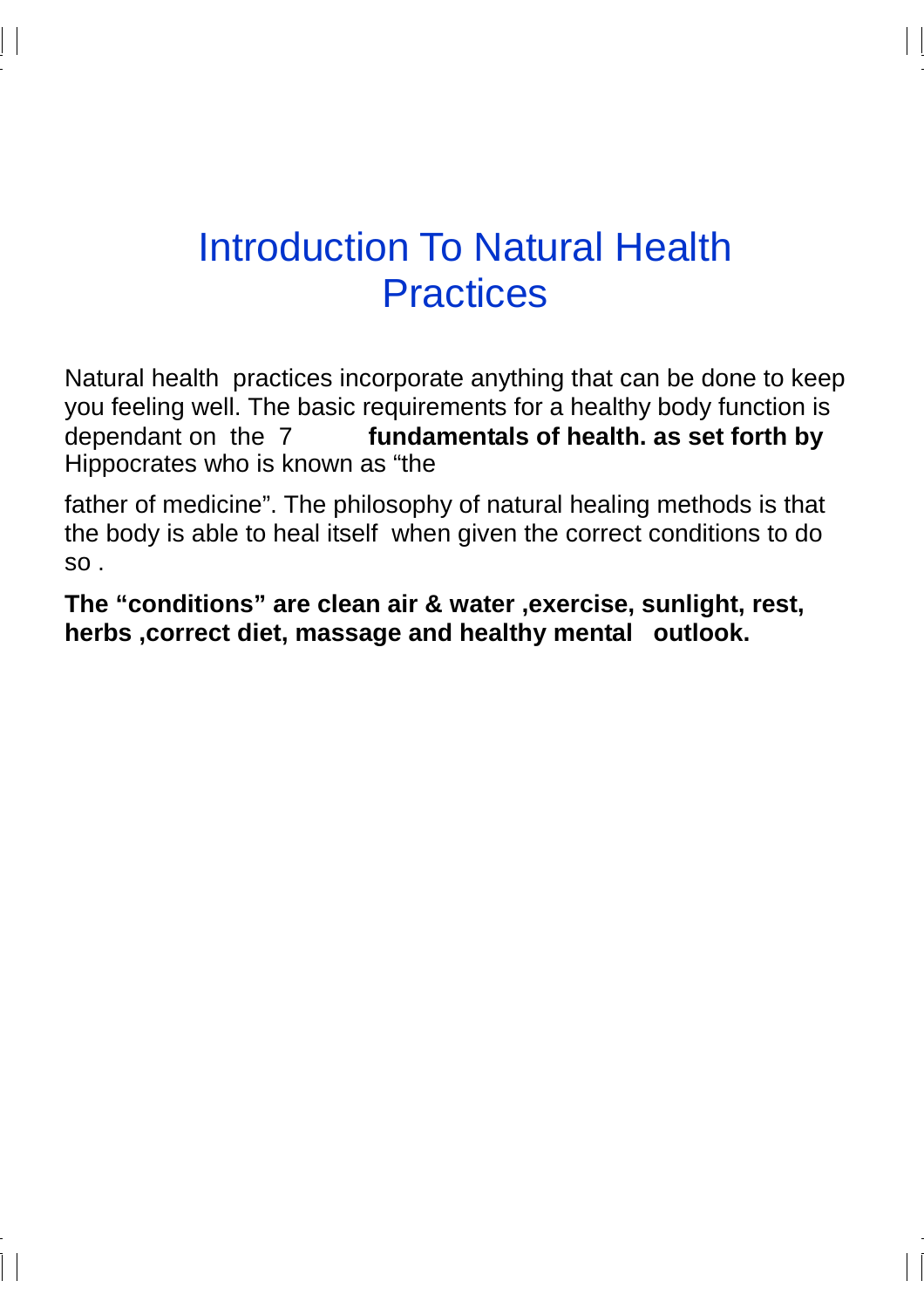WATER is a necessity not a luxury. You would only survive a few days without fluids. The body bathes in a fluid medium without which major body functions cannot be performed adequately and the body will begin to malfunction . Symptoms of thirst , fatigue ,constipation and other digestive problems, hormonal imbalances, mental dullness and skin problems all are linked to water deprivation.

EXERCISE in an important aspect of our physiology. The old adage 'use it or you loose it" applies. If you do not exercise your limbs your muscles will stiffen, lacking tone and suppleness. You will find it increasingly difficult to climb many flights of stairs. Muscles love exercise once they are conditioned and as muscle condition improves you will find it easier to keep pace with a hectic world.

DIET "You are what you eat" as the saying goes. Diet is immensely important to your health and wellbeing. In this day and age it is becoming increasingly more difficult to eat pesticide free foods grown in nutrient rich soil ,that have been picked fresh and eaten while their vibrant life force is intact.

REST is such a basic requirement it does seem difficult to image why anyone would even consider robbing their body of this life given rejuvenation break. By rest I refer to sleep ,recreation and relaxation .All are necessary for a healthy mind and body .

SUNLIGHT for good health you need it . The human body synthesizes Vitamin D from sunlight. Vitamin D helps with bone formation, blood clotting and has a role in regulating phosphorus and calcium metabolism. Sunlight therapy is necessary for life.

HERBS –natures medicine grows all around us. From the roadside "weed" to potted delight ,herbs contain a wealth of health giving benefits when selected correctly for your body's needs.

MASSAGE & POSTURE Comfortable correct posture is always a bonus to health and often reflects your feelings and energy level.

Mental health is very important. One of the secrets to good health is being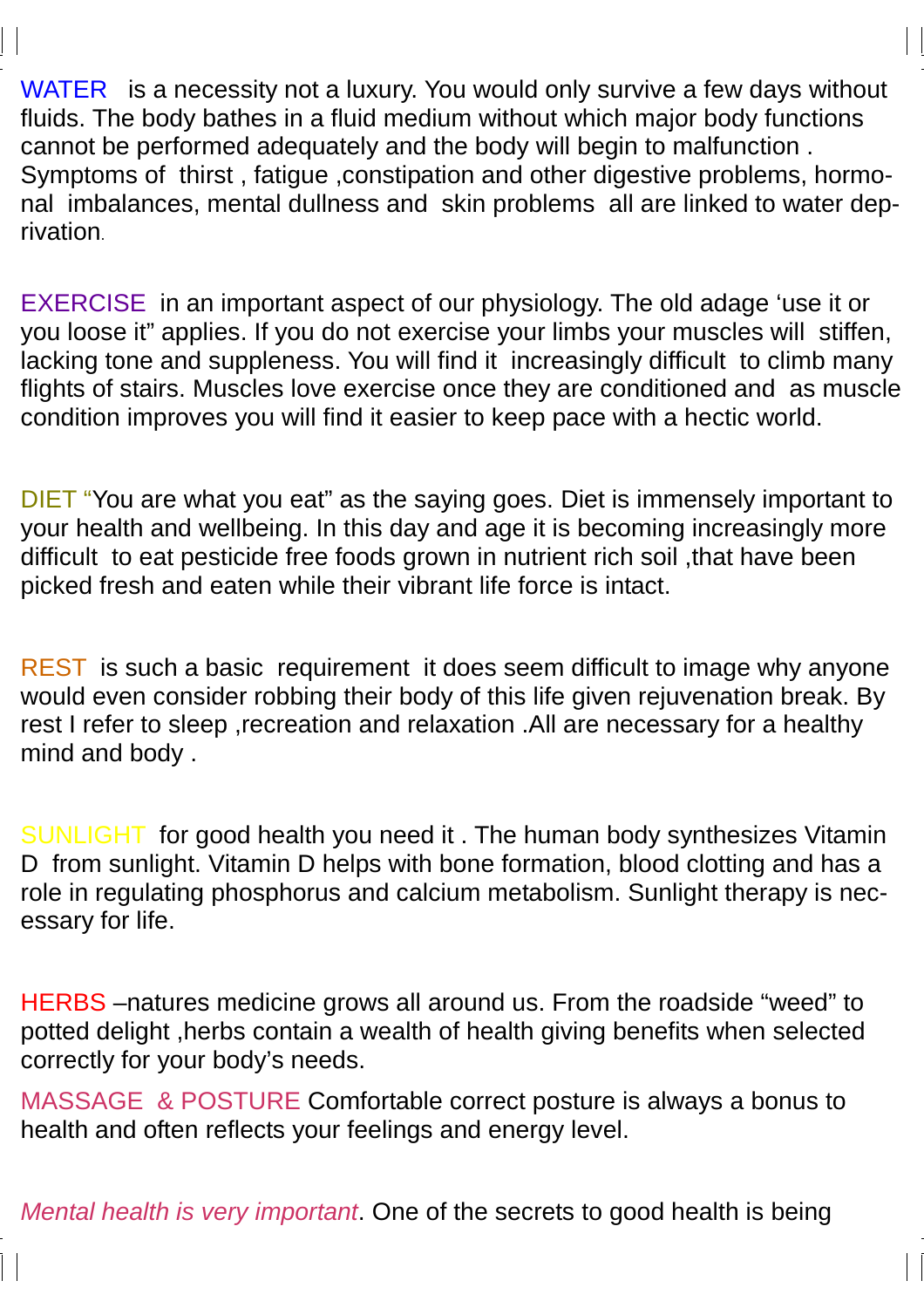happy with what you do and who you are. Stress is certainly a factor that is currently affect most in our modern society. High stress levels are a very important health issue that must be addressed .

**HORMONE BALANCING** is not new .Herbs and diet have been used for thousands of years to alleviate symptoms of hormonal imbalance .Today with the latest research and clinical studies ,better more effective use of these substance highlight to the fact that hormone balance is what keeps us young and vital to large degree.

# In this book we will examine all the above aspects of natural health practices.

This book can be used in 2 different ways.

#### **By symptom**

For example : If you come down with a cold or flu AVOID MUCOUS FORMING FOODS (chapter 3) or go on potato diet (chapter 5).If you have a sore throat gargle or sip slowly a cup of sage tea(chapter 4 )or if you are having problems breathing use frankincense oil(chapter 10 ).EASY

**For general health** use this book as an at home consultation

Fill out your patient history chart. Please date it.

Now let's start at the beginning. What you eat , digest and absorb is the fuel that makes and powers your body. So the first step is to get the diet right . This generally gives you a 20-30% improvement in overall health within the first 2 weeks

Next I work on specifics for your condition.

Check for additional information as you read through this book and highlight or jot down other things that you can do to strengthen your emotional and physical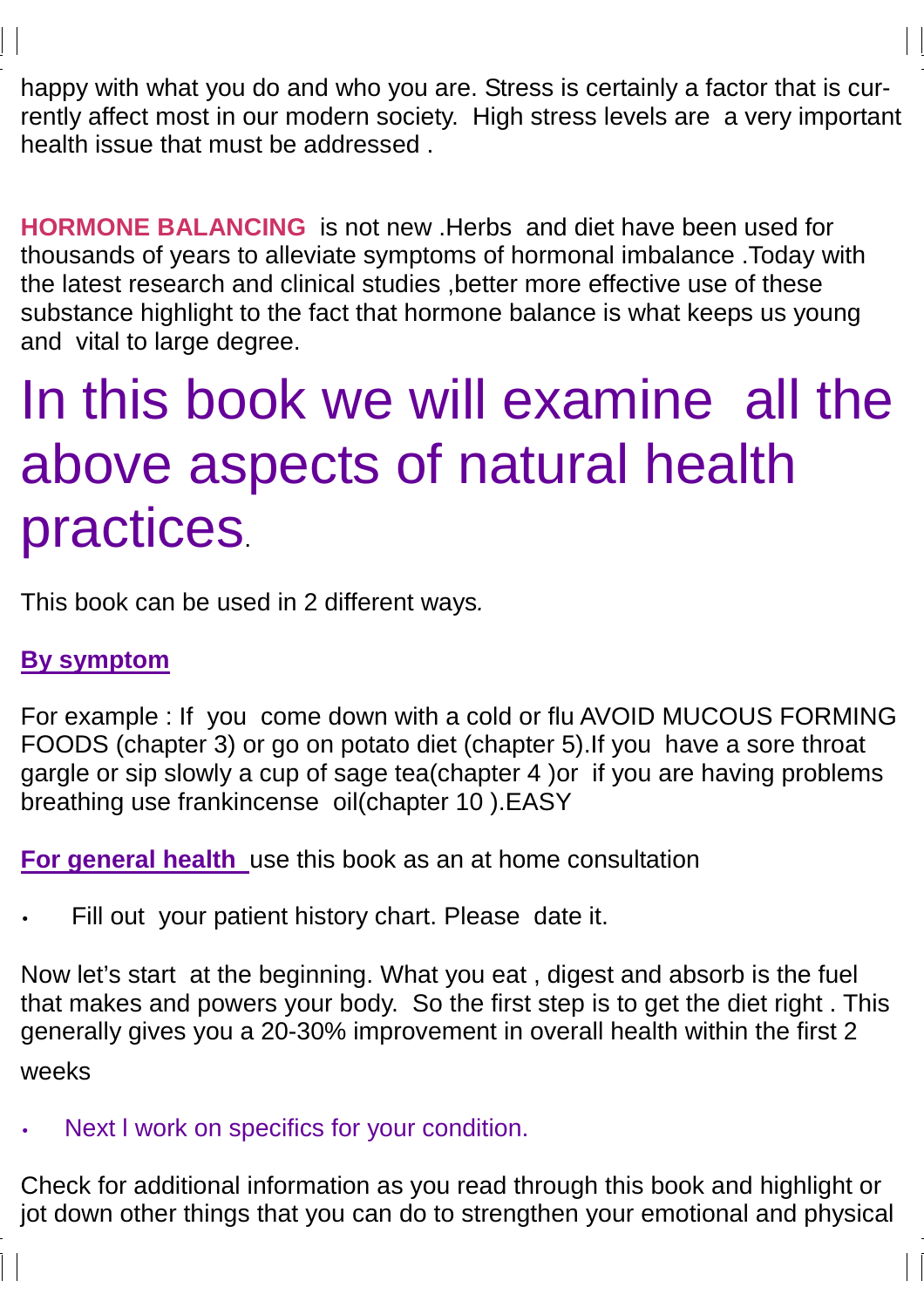#### wellbeing

When a patient attends clinic they usually have a specific set of symptoms associated with a major complaint they want treated. Often the lesser symptoms are alleviated before the main complaint and a progressive restoration of overall health is achieved over a span of time. Most conditions that are not life threatening normally improve noticeably within 3—5 weeks

For more serious health conditions I suggest that you seek the advise and guidance of a suitably qualified Health professional.

This book is not intended to replace medical treatment with a GP or natural therapist .Neither will this book exercise for you or give you a massage. It will however give you a starting point to a happier healthier you. In fact if you follow the suggestions in this book you will be on the road to recovery as you are becoming responsible for own health.

 This book is designed to supplement private consultation by a health professional. The information contained in this book is for general interest. Anyone with major health problems should consult with a health practitioner prior to implementing any of the recommendations in this book.

Thank you filling out your patient card .Please check back with this card every 2 weeks after you start to make changes to your lifestyle and diet by following the suggestions in this book.

To make assessment easier I use a 1 to 10 scale .If you had to give pain a number from one to ten ,10 being the worse ,1 being minor. How much pain are you experiencing .This gives you a number of severity how bad is it ? Do this next to each symptom .

This will help you identify improvements that often occur over a range of symptoms . It is also useful as I have found that most patients forget a symptom and go on with their daily life's when no discomfort is present .Which is great .

Now work your way through each symptom seeking progressive improvement .Test out the diets, read other books, visit your Doctor or Health Practitioner ,ask questions .Learn how to be your own physician –Know yourself as the mystics use to say .

To be continued …...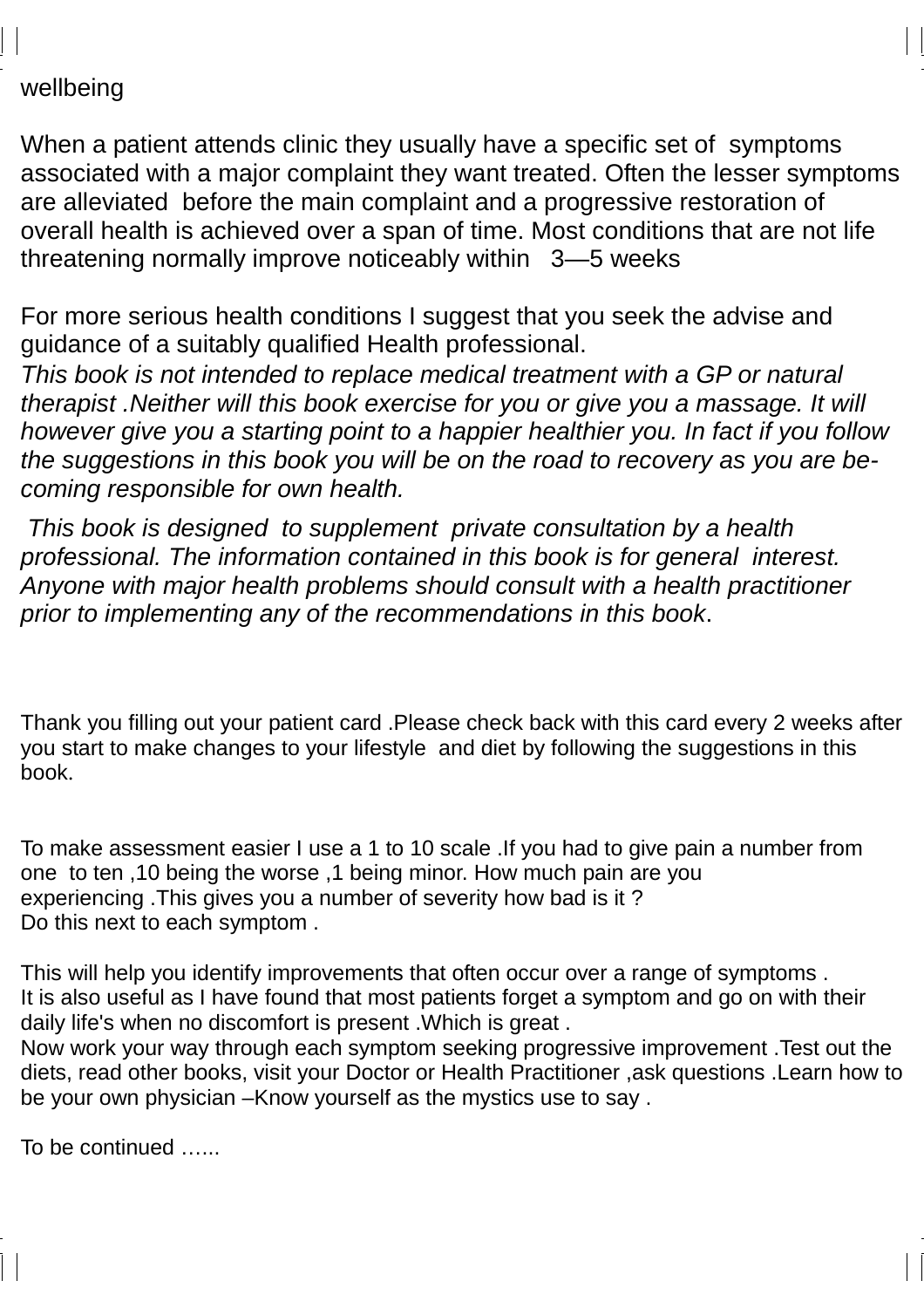# **Part 3 Chapter 11 Managing your Mind & body**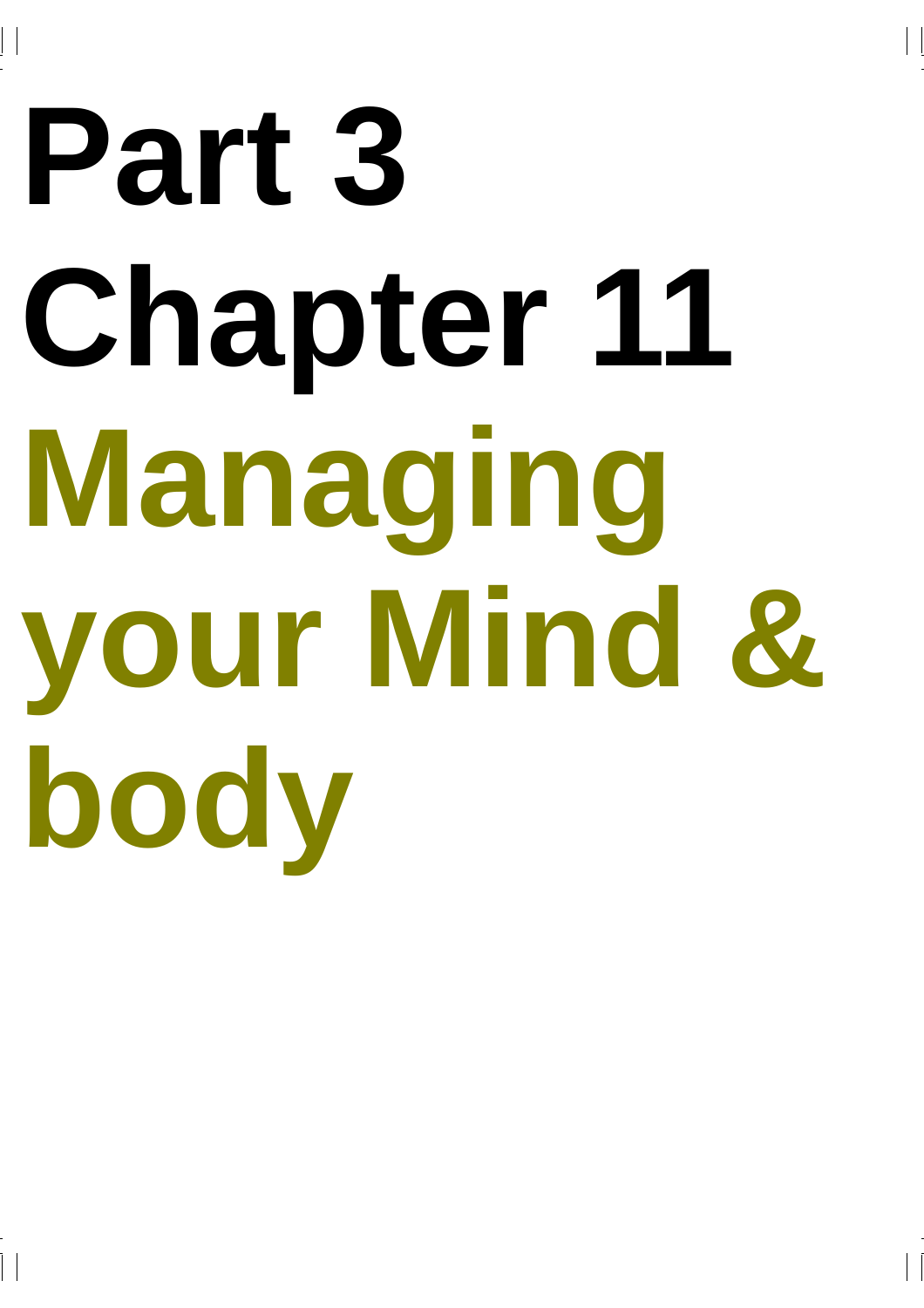I discussed in Chapter 9 the impact of stress on the skin .Now in this chapter we are going connect mind , body , emotions and beliefs .

Can your beliefs really affect your health?

By changing your beliefs can you improve your longevity ?

 A study found that when people visited practitioners such as faith healers, hypnotherapists and natural therapists antibody levels rose in their

bloodstream.

### $H$ appy = healthy.

What is happiness?

A thought ,a feeling, a way of being.

Think about it.

What makes you happy? What is happiness to you?

What makes you sad? What is sadness to you ?

When you think about something sad,reflect on circumstances in life that made you feel sad .Pay attention to how your body feels as you think about sad.

Be aware of the welling up of emotions .Be aware of the tension and fullness within your chest and the lump in the throat.

Be aware of the distress your body may be feeling. Be aware of how ill-at-ease you may be feeling.

Now think about something that made you happy .Feel the change. By now you have probably a sigh of relief and are starting to feel a little better.

## CAN YOU BE HEALTHY AND UNHAPPY ?

I do not think so.

If you dwell on unhappiness you will be unhappy. If you dwell …………

To be continued………………...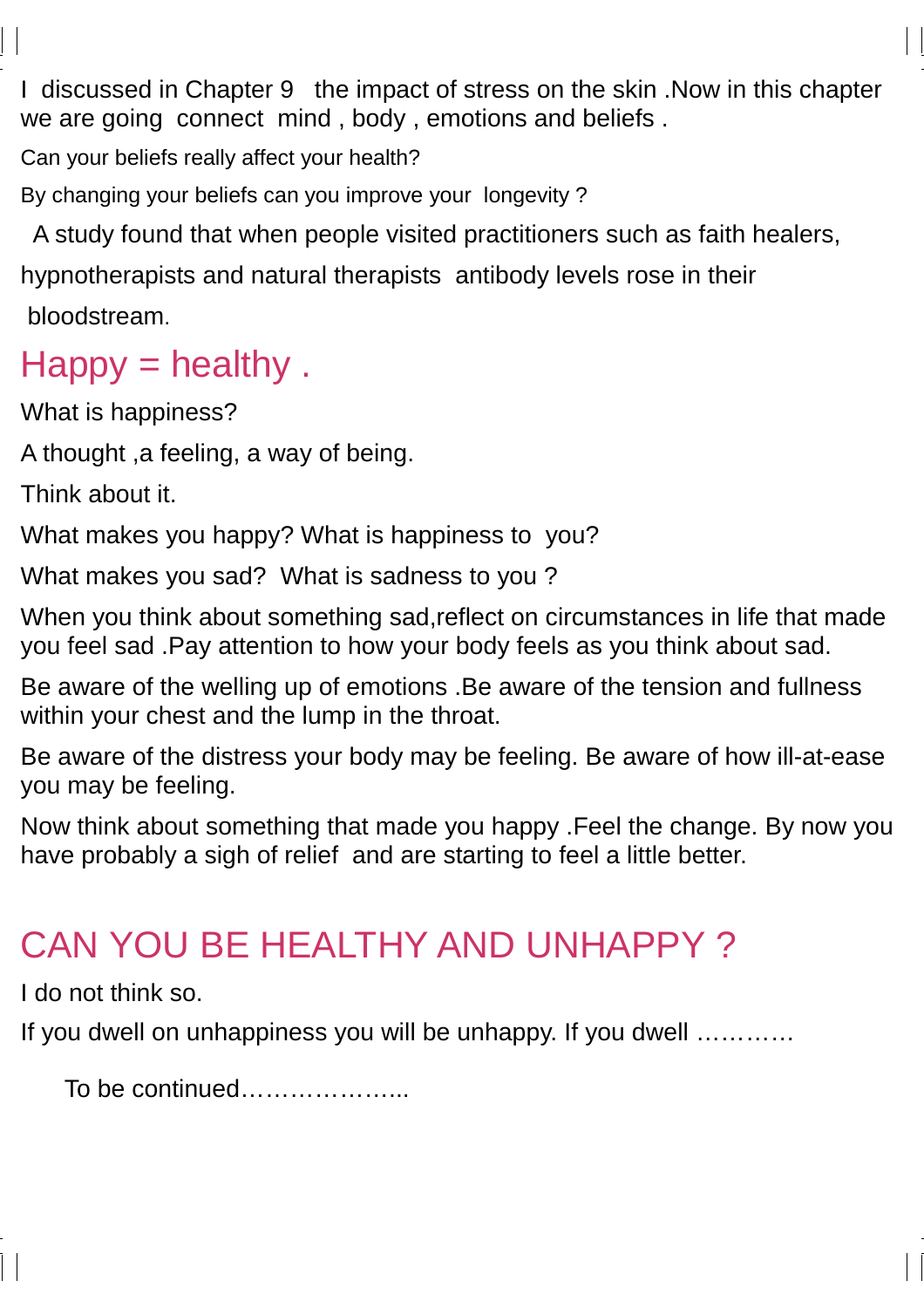# **HOW TO SUCCEED FINANCIALLY**

Financial success is based on a number of facts. To succeed financially is a matter of putting all the elements of success to work together at the same time. When you go onto any new venture it is easy to be motivated and enthusiastic. However, as often happens minor delays and setbacks tend to wear that motivation and enthusiasm down. This is the primary reason for underachieving or failing to reach your financial goal.

#### **Exactly , what is required to be financially successful ?**

Below is a list of attributes and qualities that are required to reach any financial goal.

| <b>Enthusiasm</b>                 | 100%       |
|-----------------------------------|------------|
| <b>Clarity &amp; mental focus</b> | 100%       |
| Luck                              | 100%       |
| <b>Product or service</b>         | 20%        |
| <b>Planning &amp; budgeting</b>   | <b>70%</b> |
| <b>Choice</b>                     | 45%        |
| <b>Personal power</b>             | 30%        |
| <b>Kharma(destiny)</b>            | 25%        |
| Charisma/charm                    | 10%        |

#### **Total 500% required to succeed financially.**

How can this be you may ask.?………………

To be continued ……….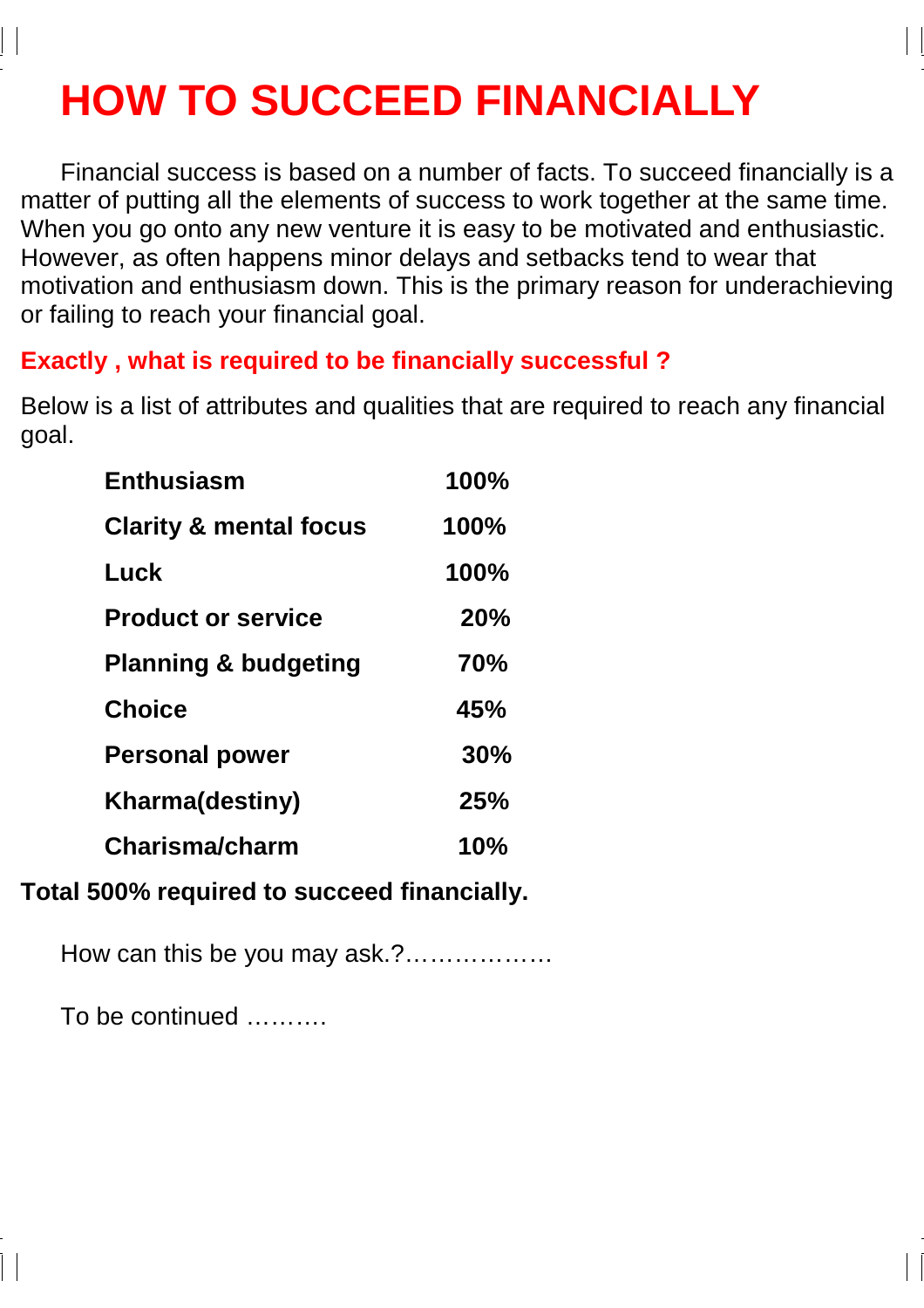### **Posture and Backcare**

Many back problems are often caused purely from incorrect sitting,sleeping and standing and lifting postures.

For the body to function correctly it is important that the body be in positions which put the least amount of strain on joints,muscles and bones.When the body is positioned correctly blood circulates more freely and all of the internal organs can function optimally and nerve messages long the spinal nerves are unimpinged.

With a little practice you can be reeducating your body as to the best way for it to move to maximise health and relieve discomfort.

If you watch a crowd of people you will notice the different postures of each person. There posture is telling you a tale of there muscular skeletal woes.

#### **WATCH YOURSELF**

Standing with all your weight on one leg ?

Pushing your pelvis forward when standing still ?

Dropping you ribs onto your abdomen as you lean over your desk at work?

Bending from the waist down to pick things up ?

Slumping into chairs?

Straining neck muscles as you read with a book on your lap ?

If you identify with some of these postural faux pas I suggest that you try to rectify them by

**1**. being aware-make a mental note to mentally note your posture throughout the day.

**2.** Stand tall and straight. To feel how straight feel stand a little out from a wall.Now sit against the wall with you back fully against wall ,knees bent slightly. Tighten your buttocks and stomach muscles this will straighten your pelvis. Now slowly straighten your legs closer to wall while holding the buttocks and stomach firm.This is the correct pos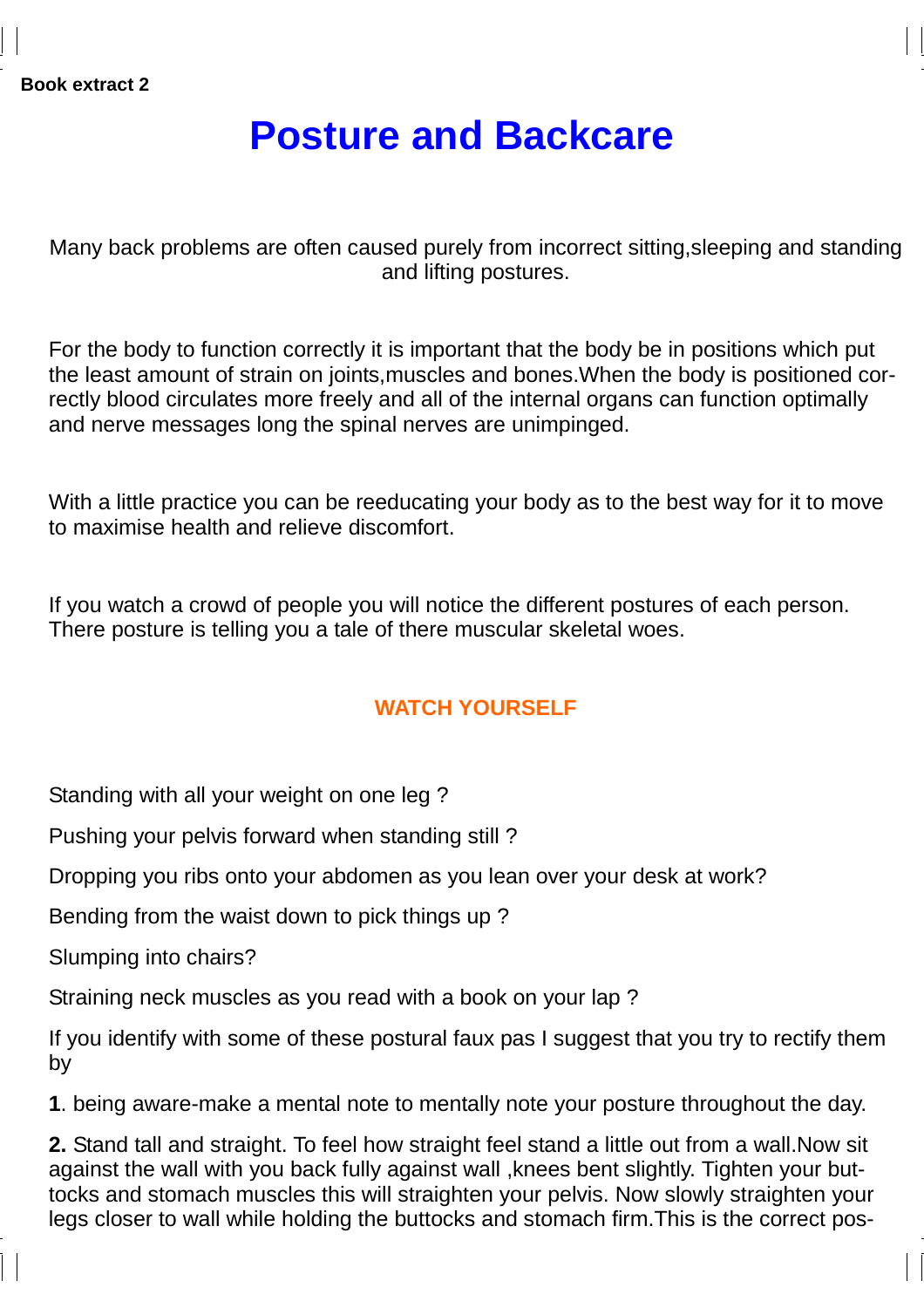ture to prevent lower back strain.

Now take your new posture for a walk.Then retest against wall to see if you have maintained that posture.It may take a little getting use to but the practise as often as possible ,your efforts will be rewarded.................................…

To be continued………

## *Consult Yourself edition.*

Comprehensive diet and nutritional section

5 nutrients found in common foods that reduce your risk for cardio vascular problems -Chapter 3

Yes, activate brown fat (the dormant fat store you just can budge when on a regular diet ) with these simple techniques and nutrients.-chapter 3

End your food allergies with this diet Chapter 3

Drop your cholesterol with these nuts Chapter 3

-Improve fertility with nutrition chapter 3

-Learn how to address dietary triggers for psoriasis, acne , eczema and other skin conditions chapter 3 & 9

-Learn the " how and what" of skin care and preparations for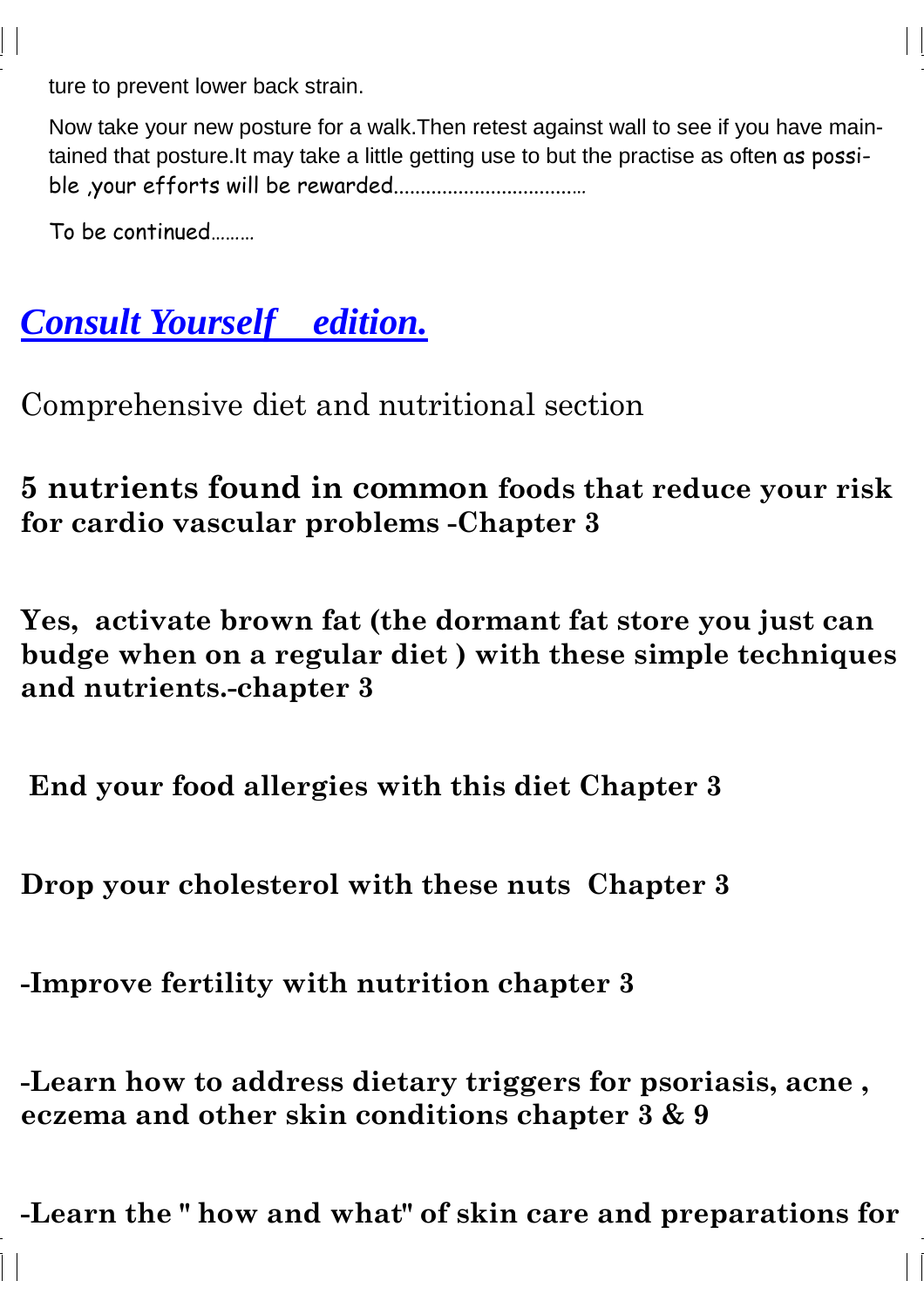these specific skin conditions.Chapter 9

Cure your Back pain - chapter 7 and 8 Back injury rehabilitation exercises and more .…

Nausea This herbal tea prevents and cures it Find out more in Kitchen Herbs Chapter 4

Cigarette cravings follow these simple tips to reduce cravings -Chapter 13

Cool hot flushes you will find 10 non prescriptive remedies for reducing hot flushes -Chapter 5

This essential oil relieves depression - Chapter 10 and Learn how to use essential oils to balance most mental and emotional states.

And Many more simple, effective techniques to increase you health potential and improve your wellness longevity !

Consult Yourself -self help book .

If you answer YES to any of the following questions CONSULT YOURSELF IS FOR YOU !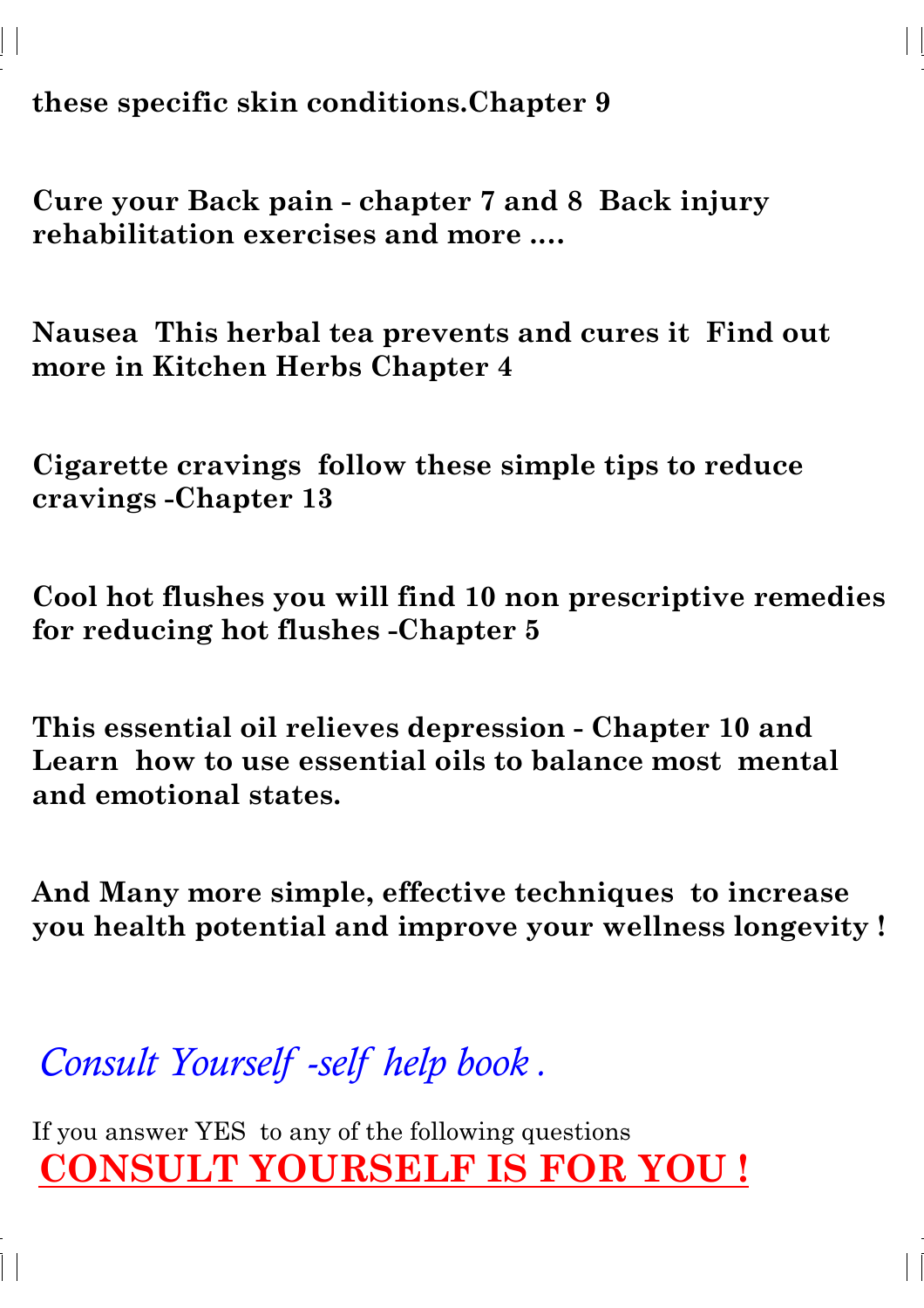Do you want to consult with a therapist but cant afford it ?

Do you wonder why your therapist has the inside secret to your health ? Why does it always seem like commonsense after you've seen your therapist?

How hard can it be to treat yourself for most common complaints?

#### Plus you get 4 Bonus e books

... And If You are Among The Next 200 50 to purchase Consult Yourself

 You'll Also Get these Amazing 4 FREE eBOOKS plus the extra bonus report on Women & Libido book . The total value of your bonuses are \$30

The 4 e-Books you will receive are.. devastatingly powerful health secrets like:





Book 1 – How to use colour to facilitate health improvements simply and easily within your own home... (You'll be blown away by these little secrets when you get to use colour healing!)

Book 2 – Herbal Teas for your health .How to mix and blend …...





Book 3 – How to use Thermotherapy to facilitate health improvements simply and easily within your own home... (You'll be so relaxed by easy quick home treatment healing!)How to use "Hot Lava stones" and other healing tools to get the sweet relief you may want

Book 4 – How to see your future health issues now and prepare What's coming up to you... using Biorhythms and Astrology of Health and other secret techniques .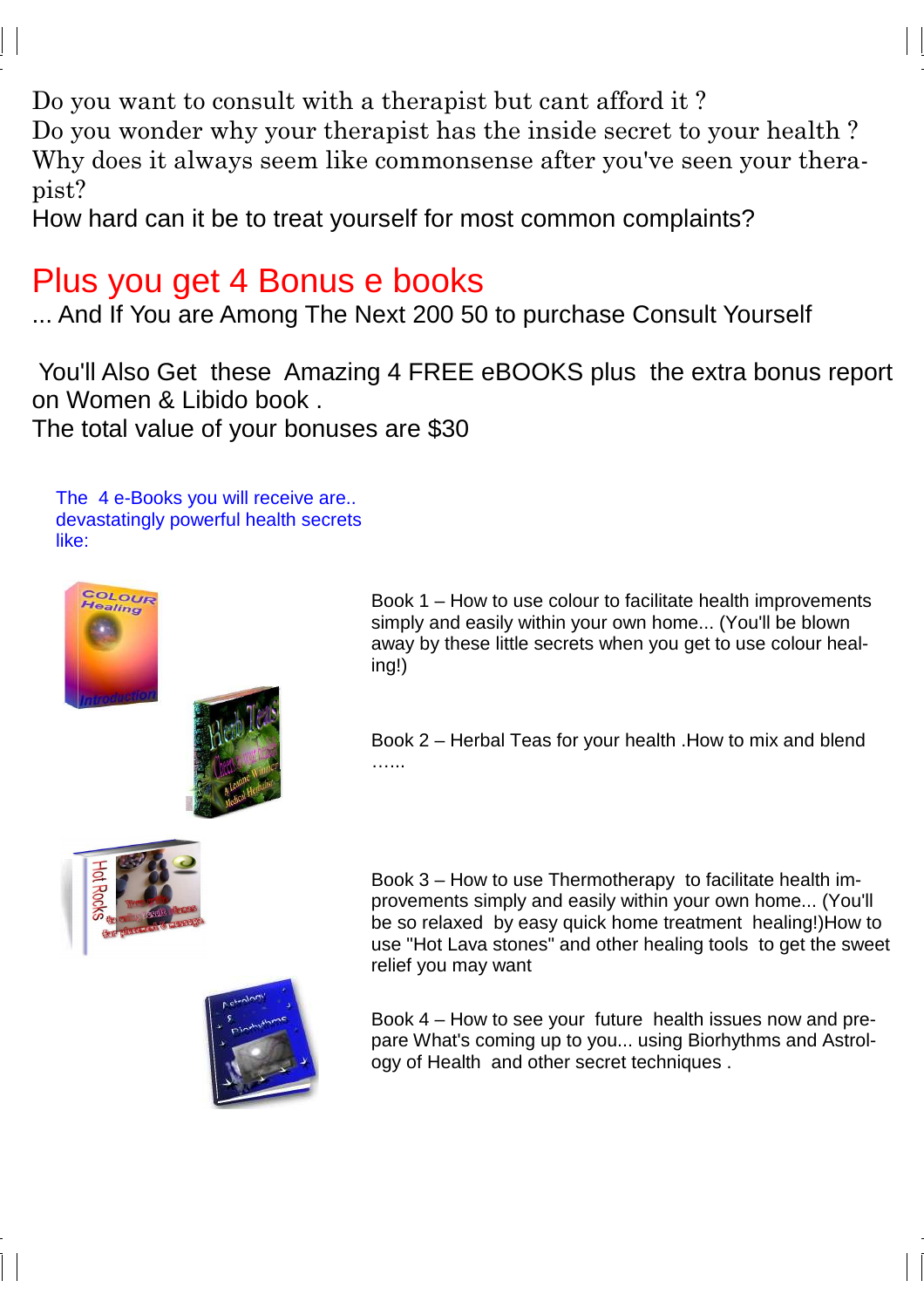Why not Join the newsletter and have health updates send directly to your email every second month. Don't worry this information is not shared with others Bonus Join and receive a free e-book "The Miracle of vinegar " now



 Click this link to take you to Leanne's Natural Therapies website to join the newsletter http://www.healthclinic.net.au./Newsletter& gift.htm

If by chance this link does not work please copy and paste into browser .